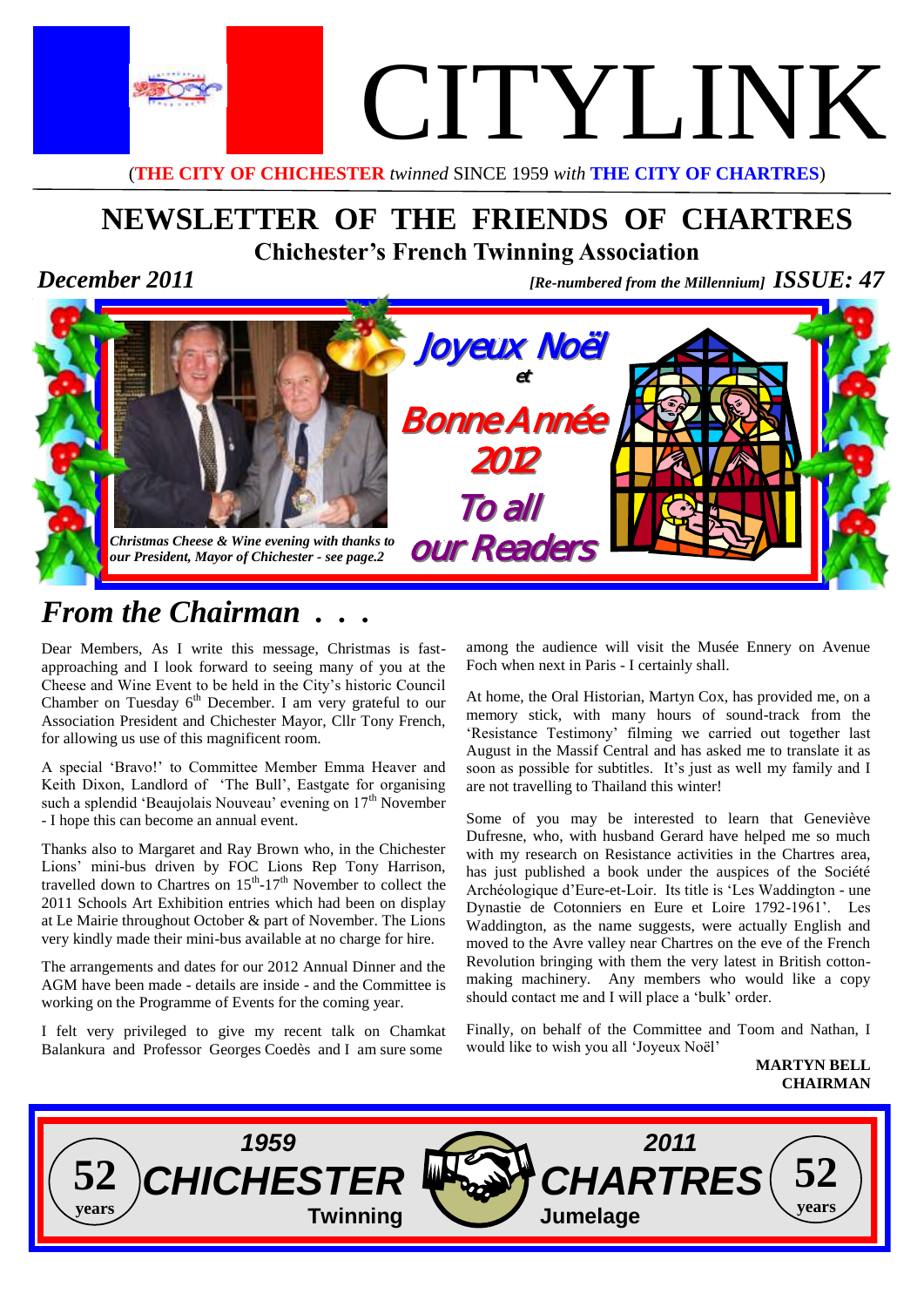**PRESIDENT The Right Worshipful the Mayor of Chichester** Councillor Tony French

**VICE PRESIDENT**

Diana Taylor

#### **OFFICERS & COMMITTEE MEMBERS**

| <b>CHAIRMAN</b> | Martyn Bell839704                  |
|-----------------|------------------------------------|
|                 |                                    |
|                 |                                    |
|                 | HON SECRETARY Margaret Brown783776 |

 Emma Heaver…....778568 Penelope Johnstone….771881 Julia Sander..…......641488 & 3 VACANCIES

#### **IMMEDIATE PAST CHAIRMAN**

Margaret Brown

| $\cup$ <i>v</i> - <i>v</i> $\nu$ $\alpha$            |  |
|------------------------------------------------------|--|
|                                                      |  |
| Iain Shepherd (Chichester Chamber of Commerce)787427 |  |
|                                                      |  |

**CITY COUNCIL REPRESENTATIVES**

**(July 2011 - June 2012)**

Cllr Anne Scicluna.……788619 Cllr Michael Woolley……..789539

### *Annual Membership Fees*

**Due on 1st January 2012 (Renewal slip enclosed)**

*(Co-opted)* 

 **£10.00 single £15.00 joint/family**

**£20 corporate**

**For further information please contact:**

**Membership Secretary - Mr Ray Brown**

'Rock Cottage', 121 Bognor Road, Chichester, PO19 7TH

**Tel: (01243) 783776**

### *EDITORIAL*

Autumn has been exceptionally busy with *additional* activities not planned for at the beginning of the year: the Schools Art Exhibition in Chartres' Town Hall; a Beaujolais Nouveau Soirée; and a 'v*ery special'* Christmas Cheese & Wine evening. All are reported in this edition together with reports of our two Talks and our Musical Evening - plus the Inner Wheel's Quiz.

We have received information from Chartres about their new Photographic Competition entitled *'Nature in the Town'*- a flyer is enclosed. The Competition is similar to that of 2 years ago and if you would like to take part then please let me know *asap* to enable me to register your name with Chartres. Like last time please let me have your entry by the date shown on the flyer and we will send a parcel containing all of Chichester's entries to Chartres' Twinning office. The flyer incorporates the 'amended' rules and regulations which Julia has kindly translated.

I take this opportunity to thank all who have contributed to this edition with their articles and photographs and wish you all the very best of health and happiness for the coming year. I look forward to seeing you at our next event, the Annual Dinner, in February.

**MARGARET BROWN EDITOR.**

*A 'VERY SPECIAL' CHEESE & WINE EVENING*

*Citylink - December 2011*



members, the Christmas Cheese and Wine Evening



held in the Council Chamber felt as if we were 'home' once again. Undoubtedly this historic building has been witness to many important events through the centuries but there is one in particular which is very significant for our Association. In this room on 28th February 1959 the 'Deed of Jumelage' was signed by the Mayors of Chichester and Chartres, thus drawing our two communities closer. It is therefore the 'home' of our Twinning. We thank our current President & Mayor, Cllr Tony French, for allowing us to be here again - and thanks also to Vice-Chairman, Ray Brown, for suggesting it.

The wine, purchased in France during the transportation of the Schools Art Exhibition, was 'stored' in the Treasurer's home. Julia and I met with staff to organise the room layout; Diana took charge of the Raffle; Julia purchased the food; her husband, Jan, was barman for the night -everything was ready.

A very warm and relaxed atmosphere was evident as people met and chatted, enjoying being in this very special venue. Newer members were interested to see the boards displaying the names of all the Mayors since the 16th century and later in his speech, Martyn drew attention to those who have had a significant role in our Association. After consuming the very good selection of

cheeses the Raffle was drawn with Julia being the first prize-



winner. Thanks to those who

donated prizes this continued until all had been won and, as previously agreed, all raffle money would go to the Mayor's Charity - 'New Park Community & Arts Association'. Our Chairman presented the Mayor with a cheque (as seen on the front page) amounting to £70. A good end to a superb evening. Thanks once again Mr. Mayor.

#### **MARGARET BROWN**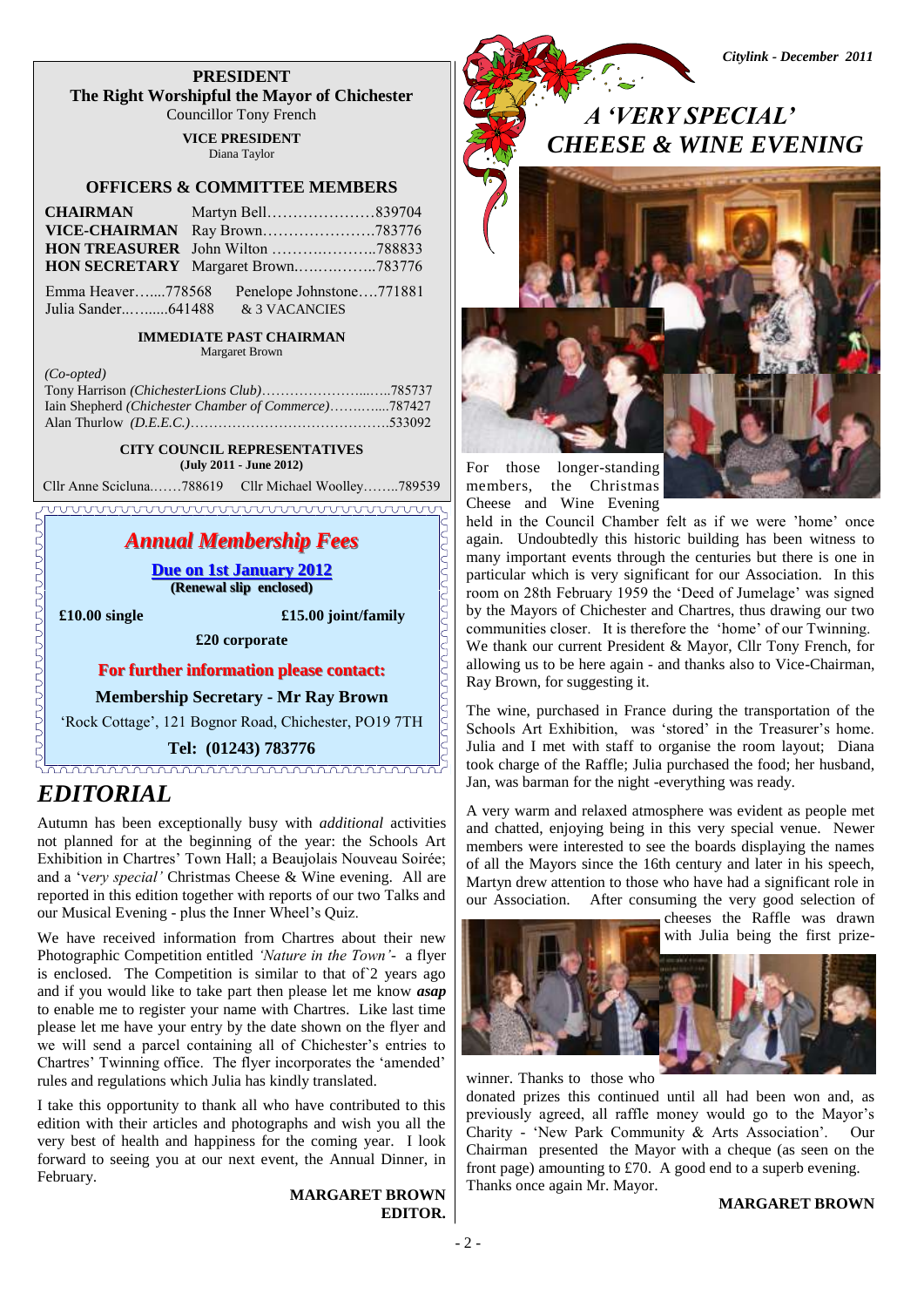*Citylink - December 2011*

## *Programme of Events 2012*

 **February 7th Annual Dinner - 6.15 for 6.45pm** (Tuesday ) The Goodwood Restaurant, Chichester College

 **March 7th Annual General Meeting 7.00pm** (Wednesday) St George's Hall, Cleveland Road, Whyke Following the Business Meeting: *'Vintner Angela Muir talks about French Wines'*

 **April 27th - 1st May (**Friday to Tuesday)

**ANNUAL EXCHANGE** - *To Chartres*

 **May 1st-29th Schools Art Competition - Exhibition**  in Pallant House Gallery. Free entry to 'The Studio' to view the artwork created by children from the participating schools

#### *The following events are in the process of being organised*

**June -** New Park Film Event; **July** - Bastille Day Petanque Match; **September** & **October** - Illustrated talks on *"Pilgrim Routes across France" & "Arles, Avignon, Aix-en-Provence, European Cities of Culture"* **November** - Celebrating le Beaujolais Nouveau

> The Committee of Friends of Chartres invites you to attend the

<u> La Barat de la Barat de la Barat de la Barat de la Barat de la Barat de la Barat de la Barat de la Barat de la</u>

#### **ANNUAL GENERAL MEETING**

to he be held in

St George's Parish Centre, Cleveland Rd, Whyke

on

**Wednesday 7th March 2012** commencing at **7.00pm**

*(Gentle reminder that only paid up members are able to vote)*

*—————————————* Following the business meeting and \*refreshments *Vintner Angela Muir will talk about French wines*

> \* \* \* \* \* *\*A glass of wine or fruit juice will be served.*

> > $\bullet\bullet\bullet\bullet\bullet$

# The France Show

**13 - 15 January 2012 at Earls Court** (Fri 10am - 5pm; Sat 10am - 6pm: Sun 10am - 5pm) **The biggest celebration of French lifestyle**

Food & Wine \* Largest French Market outside of France Language & Culture \* Property \* Travel & Tourism

Pétanque playing area+ Pairs Pétanque Competition on the Sunday (Register in advance - chance to win a holiday in France)

More information is available on their website **www.thefranceshow.com** 

where advanced tickets (£10) can be purchased on line (saving £3 on the entrance fee)

will be held in the

*ANNUAL DINNER*

*Goodwood Training Restaurant Chichester College, Westgate Fields*

### *Tuesday 7th February 2012*

*6.15 pm Cocktail Reception for 6.45 pm Dinner* 

航空

*Cost: £19.00 pp Members & £20.00 pp Non-members (Guests and non-members are welcome to join in)*

Pleases complete the return slip on the flyer indicating your choice of dish for each course and return to

### **Membership Secretary, Ray Brown**

'Rock Cottage', 121 Bognor Road, Chichester, PO19 7TH

#### **by Tuesday 17th January, 2012**

together with your cheque made payable to 'The Friends of Chartres' (and enclose SAE if you require a receipt)

#### IF YOU HAVE ANY SPECIAL

DIETERY REQUIREMENT (ie allergies etc) then please speak with Ray on

**Chichester 783776**



 $\begin{aligned} \mathbb{E}[\mathbf{0} & \mathbb{E}[\mathbf{0} \; \mathbb{E}[\mathbf{0} \; \mathbb{E}[\mathbf{0} \; \mathbb{E}[\mathbf{0} \; \mathbb{E}[\mathbf{0} \; \mathbb{E}[\mathbf{0} \; \mathbb{E}[\mathbf{0} \; \mathbb{E}[\mathbf{0} \; \mathbb{E}[\mathbf{0} \; \mathbb{E}[\mathbf{0} \; \mathbb{E}[\mathbf{0} \; \mathbb{E}[\mathbf{0} \; \mathbb{E}[\mathbf{0} \; \mathbb{E}[\mathbf{0} \; \mathbb{E}$ 

 $\frac{1}{2}$ 

W 

 $\frac{8}{4}$  $\frac{1}{2}$  $\frac{1}{2}$ 

 $\frac{1}{2}$  $\frac{1}{2}$ 

 $\mathbb{E}_{\mathbb{Q}}^{\mathbb{Q}}\mathbb{E}_{\mathbb{Q}}^{\mathbb{Q}}\mathbb{E}_{\mathbb{Q}}^{\mathbb{Q}}$ 

Please complete the enclosed form if you wish to take part in this Exchange visit to Chartres. We will be travelling via  $\frac{1}{2}$ Newhaven - Dieppe, and expect the journey will cost about £90 per head but much of the cost is fixed, so the more who travel, **T** the cheaper it will work out!

็น We are sure that those of you who have been involved before will be looking forward to visiting your friends again. If you have not twinned before, please consider taking part - it is an excellent way of finding out more about life in France and making new and often life-long friends.

If you have any queries about the Exchange, please call **Julia Sander, the Exchange Organiser**, on 01243 641488, or send an email to: **Julia@sander.plus.com**. *Please note* that from January 12-31, Julia can only be contacted by email but John Wilton can be contacted during this period - Tel: 01243 788833 or email: **johnwilton@yahoo.co.uk**

*Please return the completed form, together with your deposit* cheque made payable to 'Friends of Chartres' *to our Treasu***rer**:

**John Wilton, 1A York Road, Chichester, PO19 7TJ**

 *To be received by 31st January 2012.* 

**2 พิพิพิพิพิพิพิพิพิพิพิพิ** 

2244444

Ele Ele Ele

ซี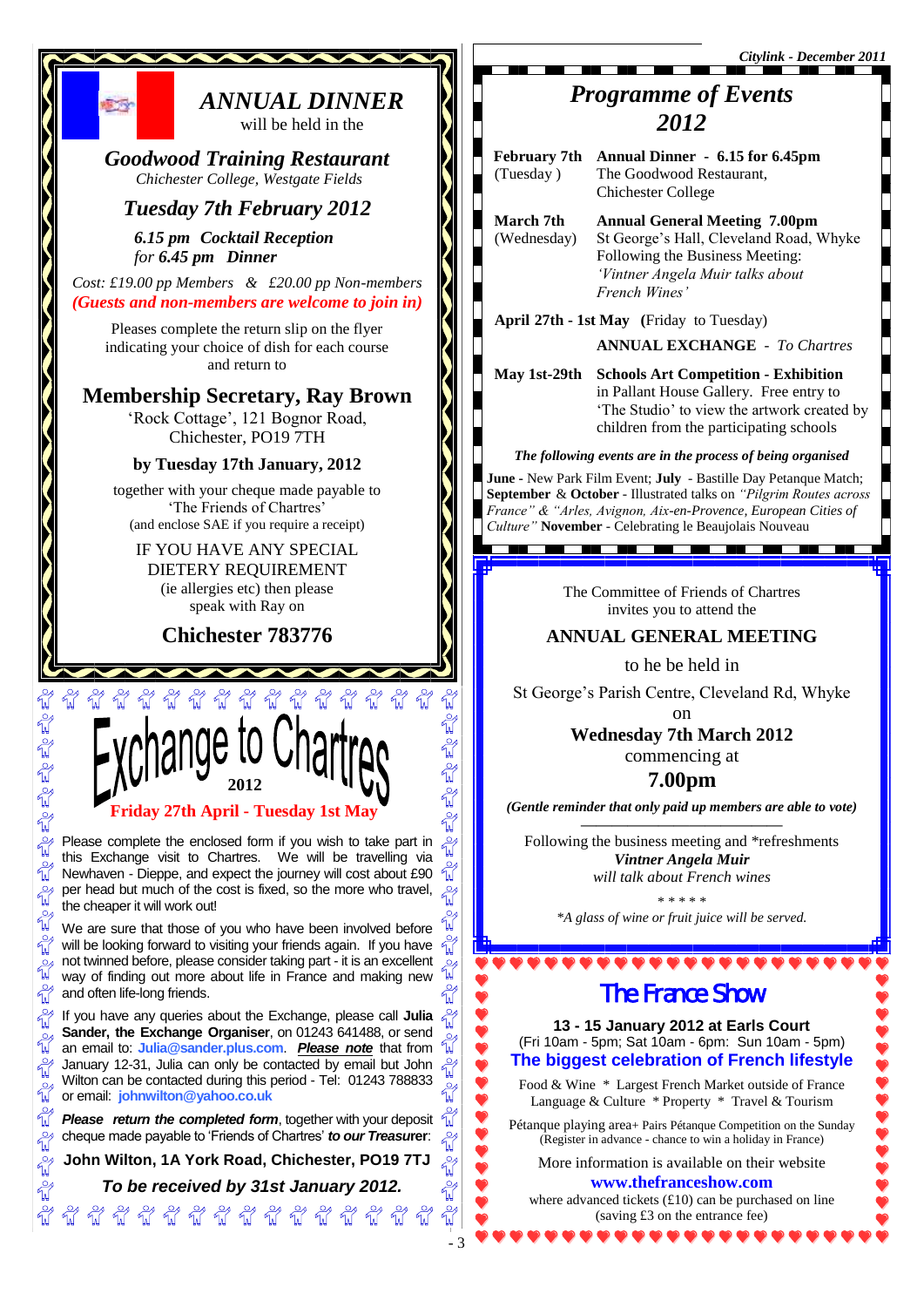# *"A DANGEROUS WARTIME JOURNEY THROUGH FRENCH INDO-CHINA"*

Our Chairman, Martyn Bell, introduced himself for the fourth in his 'annual series' of well researched and fascinating talks related to resistance movements in WWII. His first three talks had been about the French resistance and its links to Chartres and Sussex. This talk was about Thailand and resistance to Germany's ally, Japan.



A good crowd had gathered at the Basil Shippham Centre for the occasion. Martyn told us that his involvement with the story began when a friend of his wife, Toom, told Martyn the story of her deceased uncle, Chamkat Balankura, and also that his widow, Chalob, who was still alive. Martyn was able to meet Chalob and hear at first hand about her husband's life.

Chamkat had been educated in England at Bromsgrove School and Balliol College Oxford, where he and Chalob met as students and were married in England (in 1937). They returned to Thailand before the war there started in 1942, when Japan invaded and overran



the whole of the Indo-China peninsula. The French colonies, under control of Vichy France, sided with Japan, and this included a military dictatorship in Thailand.

Chamkat was opposed to the Japanese and the Thai military dictatorship. He wanted to help set up a government in exile. Prince Damrong (the Regent of Thailand) put him in touch with



Professor Georges Cœdès, an anti-Vichy Frenchman who was an eminent epigraphiste and director of L'Ecole Francaise d'Extreme Orient (L'E.F.E.O.) in Ha Noi. Cœdès officially 'invited' Chamkat, and a comrade, Lee Phaisan, to visit him in Hanoi. Their plan was to get to Ha Noi and then, somehow, on to Chongquin in China, where the Chinese Nationalists led by Chiang Kai-shek were based, and where there were British and American consulates.

Martyn then told us the enthralling story of their journey, and of his own recent travels retracing parts of the trip as far as Hanoi. Chalob had accompanied her husband and colleague on the first part of the trip, going as far as the Laos side of the Mekong river, before returning on her own to Bangkok. It was to be the last time she saw her young husband.

After an eventful journey, Chamkat and Lee eventually made it





Cœdès then managed to arrange things for them. He had contacts in the local French police, and arranged the boat trip for them, including a police escort and their 'handing over' at the border to Chinese army officers. Luckily these Chinese officers were pro-British and took them to Guilin where the British Army Aid Group were based. The Australian army officer in charge there, Colonel Ride, had also been educated at Balliol, and he arranged for them to be flown to Chongquin in a

Chinese plane in May 1943. There General Chiang Kai-shek agreed to meet them and whilst not overtly hostile, he did not want them setting up a government in exile in UK or USA, and effectively kept them under house arrest in Chongquin. However, they were able to make contact with SOE who sent a Thai SOE officer, Prince Svasti, to see them. He was able to establish secret contact back to the 'free Thai' resistance.

Some 2 months later Chamkat became very ill, was taken to the Canadian Mission Hospital, and died there of 'cancer'. Some



think he had been poisoned by the Chinese.

Professor Cœdès returned to France in 1947 and continued his distinguished academic career. He died in 1967.

Our Vice Chairman, Ray Brown, thanked Martyn for what had been yet another fascinating and well researched talk.

#### **JOHN WILTON**

 $\frac{d}{dt}$ CHINA , šmů бении VIETNAM ห่าวดันกิ้ย GULF OF TONKIN **BYL2** Laza une book **HAINAN BELD**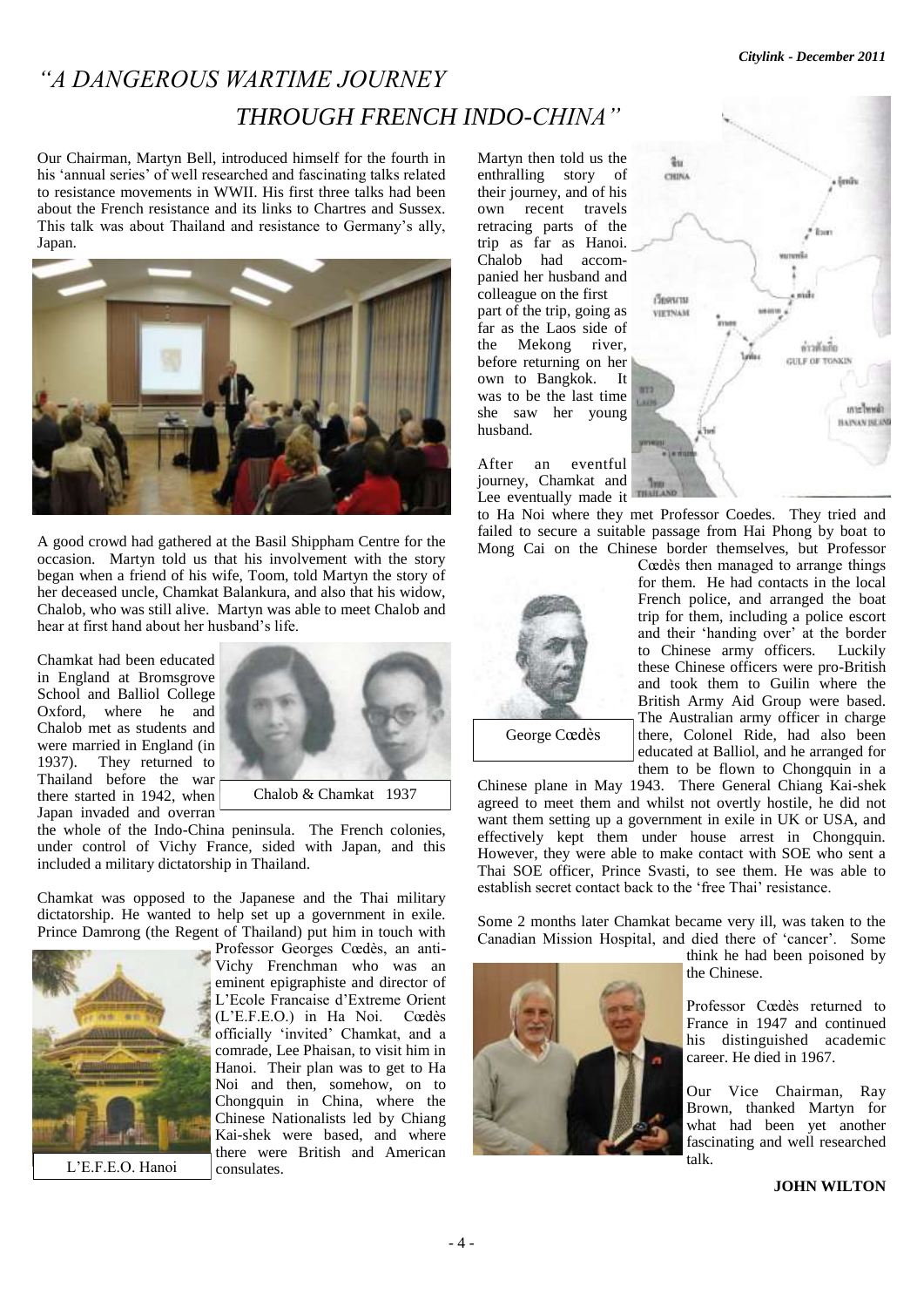# *WALKING THE STEVENSON TRAIL*

On 14th September Julia Sander took us in words and pictures along the trail which she and Jan had followed earlier in the year, in the footsteps of R L Stevenson's *Travels with a Donkey* in Autumn 1878. The Cévennes are a mountain range rather than an area, starting in the Auvergne and traversing one of the least



populated areas of France. The trail is not all in the Cévennes, but includes agricultural land, forested areas, and some high peaks. A short video clip let us hear the wind whistling across the mountain path at one of the highest points. While RLS slept rough or in very basic

accommodation, now some 6,000 walkers annually follow the Stevenson trail and facilities are more modern.

Julia gave us first some background on this Scottish writer, who travelled widely, but eventually moved to the South Seas for health reasons, and died in Samoa aged 44. His output – in only 14 years – covered not only this 'new' genre of travel writing but adventure stories, essays, poetry, and, in Dr Jekyll and Mr Hyde, one of the first descriptions of psychosis, predating the rather more scientific writings of Freud.

Julia interspersed her narrative with quotations from Stevenson's journal; he described the locals' view of him: 'A traveller of my sort was a thing hitherto unheard of in that district...'I was looked on with contempt…' and his possible invention of the sleeping bag? His equipment was a bit less standard, including a revolver, a spirit lamp … railway rug … tins of bologna sausage, and he bought his donkey, which he named Modestine, to carry all this.

While RLS followed drovers' roads and had to ask the way, the 'Stevenson route' is now well marked and easy to follow. The modern walker does not have to contend with a donkey with a mind of its own - small wonder that he was glad to hand her to another owner at the end of his journey, although he admitted to developing a kind of affection for Modestine.

In more modern times the region of the Cévennes experienced a rural depopulation, and Julia showed us briefly some of the causes of the area's decline - diseases of silk worms, sweetchestnut, and vines, which were all formerly major sources of income, and with young people moving away in search of work. As well as the magnificent scenery, picturesque towns, village houses, her pictures showed us also reminders of the occasionally turbulent history of the area, when in the early 18th century a group of protestants, known as Camisards, rebelled against the Crown. Stevenson had a particular interest in these people, seeing a parallel with the Covenanters in his native Scotland.



Julia and Jan did not walk the entire trail, but a good proportion of it, and came back with enthusiasm, and pictures, enough to make us assume they will wish to do more, and perhaps inspire some of the audience to investigate this and similar trails.

**PENELOPE JOHNSTONE**

#### *IVOR NOVELLO - "Man of the Theatre" Citylink - December 2011*

On the 5th October nearly 50 members and guests attended an evening with David Nason at the piano held in the Chapel of the Ascension at the University of Chichester. The evening entitled *"Ivor Novello - Man of the Theatre'* has been performed by



David both nationally and locally including in 2008, as my Mayor's Chaplain, in aid of my Mayoral Charity.

Holding the event in the Chapel was ideal as we had

access to one of the very many well-tuned pianos that the University posses, enabling David to fully express his skill on the keyboard.



We were told that David Ivor Davies was born in Cardiff in 1893 and his mother, Clara Novello Davies, was the inspiration for his stage name. He first became well known as a result of the song 'Keep the Home Fires Burning', which he composed during World War I. After the war he became a very popular film and stage artist appearing in many successful films, some of which were produced in Hollywood. However, the stage was his first love, with many of his own musical shows performed in the West End, the best known of these being 'The Dancing Years' (1939).

We all enjoyed singing along with David to favourites such as 'Rose of England' and 'We'll gather Lilacs'. Apparently, Lilacs should be present on the piano but understandably these were not available in October. Thus a Lilac scent had been sprayed around the room - to get the pianist in the right mood. During WW II, Novello was sentenced to 8 weeks in prison for misuse of petrol coupons. This broke his spirit and although he continued to write and perform until his death from a coronary thrombosis in 1951, he was never the same man after his prison release.

Our thanks go to the Vice Chancellor, Prof. Behag, and Head of Music, Ben Hall, for allowing us to use the University's Chapel. Also thanks to Andy Carpenter, who not only organised the room and signage etc, but also attended to hand out the glasses of wine/ fruit juice. It was also pleasing that music students from the University accepted our offer to attend the evening and that their



attending was noted as a contribution to their degree studies.

Thank you once again David for a very enjoyable evening. If we arrange a similar event in the future we will have to hold it in the Spring when Lilacs can be gathered from an English lane.

**RAY BROWN**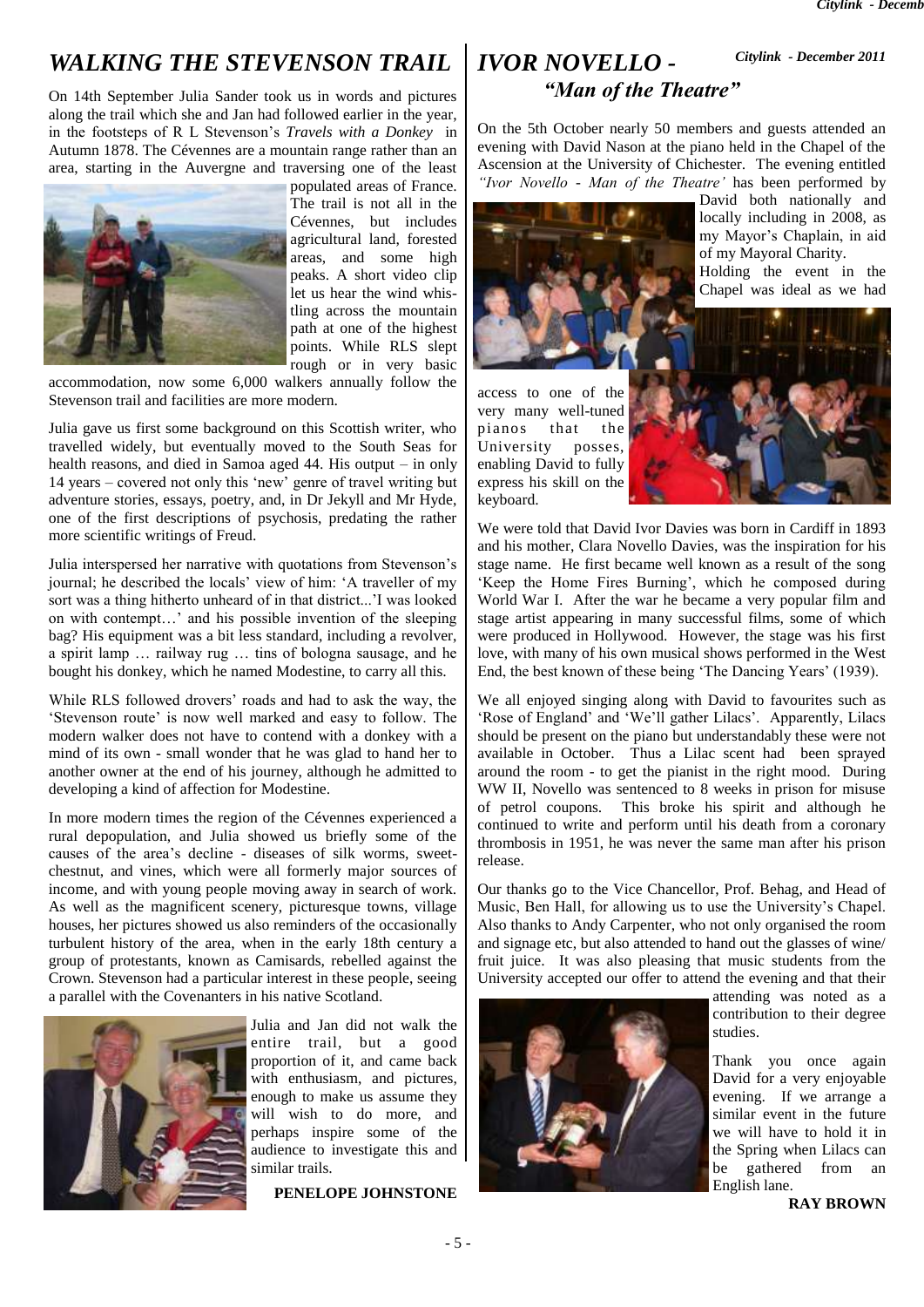# *CHICHESTER LIONS CLUB Visit to Chartres' Fête de la Lumière September 2011*

We never cease to be impressed each year by the spectacular climax to the Fête de la Lumière. It just goes from strength to strength each time we visit.

This was our fourth year in a row and without question it was the best display yet. The finalé of music and fireworks held in the square was excellent, with the most fantastic atmosphere of international friendship.

Although it was difficult this year to organise an "Official Meeting" with the Chartres' Vallée de l'Eur Lions Club, with whom we are twinned, we were able to meet with a few of their Lions for a pleasant evening at the Grand Monarch Hôtel, catching up on each others activities throughout the year.

Always one of the highlights of our visit is the grand reception held at the Collegiale Saint-André. Upon arrival at our hotel an envelope from Adjoint au Maire, Patrick Geroudet, was handed to me at Reception with our invitations to the event. Thank you Margaret for your work in arranging this delivery.

It was a very wet evening and we all arrived at the venue just a little bedraggled after our descent from the Cathedral. But that was soon forgotten once we entered the wonderful building with its medieval charm and a great atmosphere buzzing around.



*L-r: Joan Tidy; Tony Harrison; Chichester Lions' President, Vince Foote; Adjoint au Maire, Patrick Geroudet; Sue Boucher; Janet Harrison; Brenda Foote and Pauline Winterton*

During the evening we were able to spend some time with our good friend to Chichester Lions, Patrick Geroudet. It was good to see him again and, of course, we congratulated him on yet another fantastic show. He told us that next year will be even more spectacular than ever with more displays being organised.

Already we are talking about arranging our 2012 visit, who knows, we may even enthuse enough people and arrange a coach.

> **VINCE FOOTE President Chichester Lions Club**

#### *SCHOOLS ARTS EXHIBITION 2011 - AND - Citylink - December 2011*

*Exhibition in Chartres' Town Hall - October 2011*



The Exhibition of all the entrants to this year's competition has been on display in the Foyer of Chartres' Town Hall for seven weeks, from September through October and into November.

When Patrick Geroudet came to Pallant House Gallery to help present the Competition Awards, he was so impressed with the children's work he said he would like it displayed in Chartres. That was in May and we waited for confirmation and to hear the dates of when this would be but

heard nothing until late August. By that time all the exhibits were back in their respective schools, who were on holiday, and the dates were to be from late September !

It took quite a lot of organising, especially trying to fit this into our normal working lives, however, 'the team' of Martyn, Ray



and I, sprang into action. Having collected the entries from all the

schools we travelled out with a fully-laden hired van on  $27<sup>th</sup>$ September and returned on  $29<sup>th</sup>$  having achieved our goal. Full credit must be given to Chartres' team, especially Martine Remey, Jean-Paul Hernandez and Jacques Massot whose 'hanging skills' were superb, plus Yves Bastide & Marie-Thérèse, of course.

Patrick organised a Private Viewing and Reception for Mme Bonnin's pupils who worked on the project, plus the Inspector of Schools and a

Conseillier Pedagogique, which was reported in Chartres' newspaper. Approx 1,000 people go through the Foyer each day and many schools visited this exhibition, including some Maternelles, so Chichester received lots of publicity and promotion.







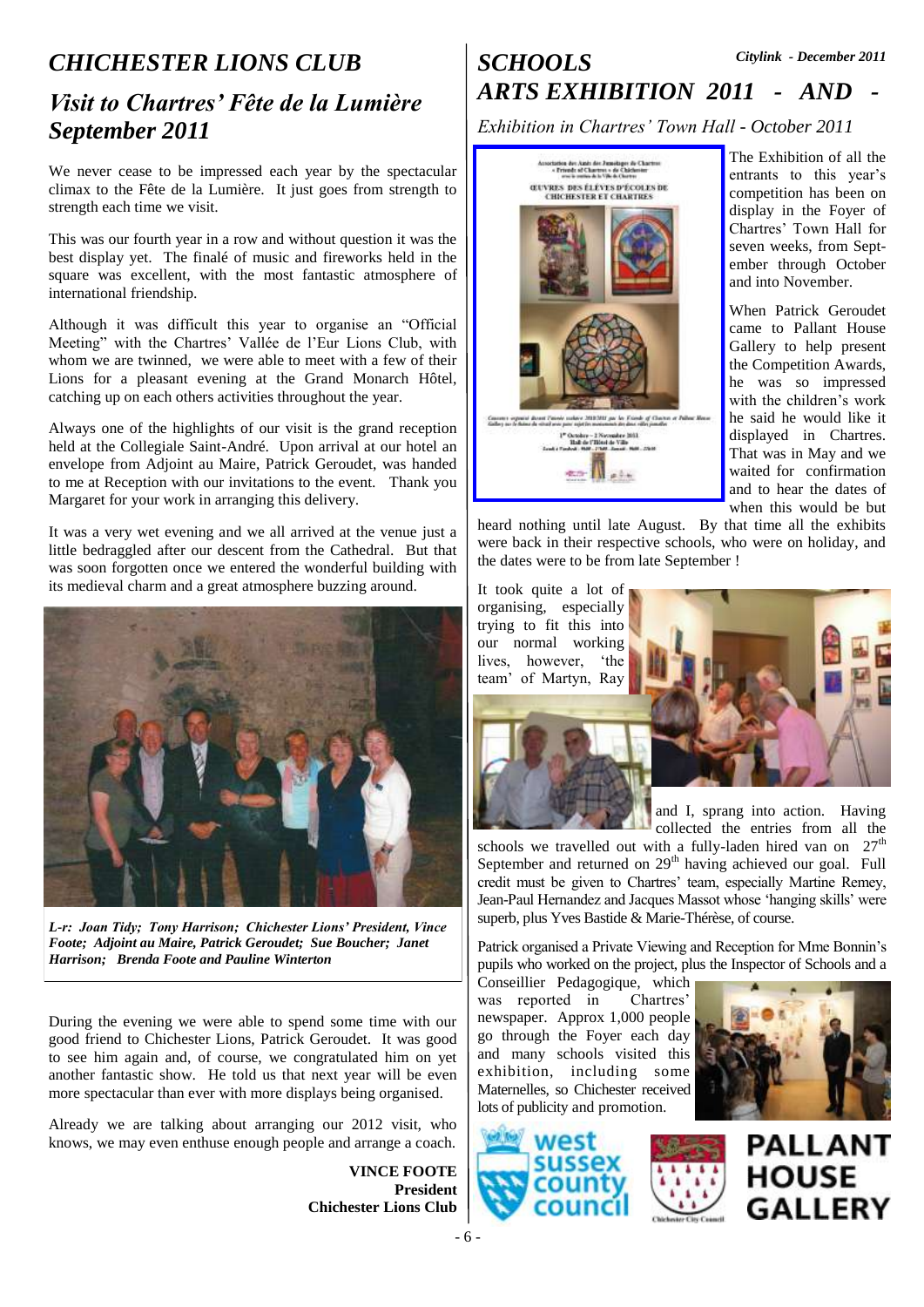## *LAUNCHING 2012's COMPETITION*





Just 7 weeks after our first visit to deliver the exhibition we were back again, this time to collect all the exhibits. As Martyn was not available at that time, Ray arranged to hire the Chichester Lions' Mini-bus, which Tony Harrison agreed to drive.

Travelling overnight with LD Lines Ferry from Portsmouth to Le Havre on 15<sup>th</sup> November we arrived in Chartres around 11.30am next day. Together with Claire and her helpers the exhibits were carefully dismantled and placed into the mini-bus. Although, as always, Patrick was extremely busy, he found time to meet us and gave me a copy of this year's Fulbert prize-winning book -



but that's an article for next time. Within 24 hours we were on the road again and back in Chichester we off-loaded the contents of the mini-bus into Martyn's garage, as previously agreed, for him to take back to the schools.



At their Business Meeting, Chichester Lions agreed to Sponsor this project by not charging us for the hire of the vehicle. We extend a very grateful thanks for this gesture. Thanks also go to our French colleagues and friends for help and support with this project. You all have helped to make many children extremely proud and happy, in addition to strengthening our Twinning.

 $\mathcal{T}$ he Launch of the 2012 Schools Art Competition took place with a Reception in Pallant House Gallery on 15<sup>th</sup> October. Both the Mayor and Deputy Mayor attended together with Mike Hall, Chairman of West Sussex County Council's Local Committee and Vince Foote, President of Chichester Lions Club, and his wife.

Marc Steene, who is currently Acting Director of Pallant House Gallery (during Stefan Van Raay's sabatical) and is also Head of Learning, opened the evening by welcoming everyone. Margaret Brown then thanked the Sponsors for their support and explained the background to the Competition which started during the 50th Anniversary year of our Twinning with Chartres.

More details of this 3rd competition were then revealed by Marc. The theme is 'Textiles' based on the Piper Tapestry which was woven in France and can be seen in Chichester Cathedral. Piper portrays the 4 Evangelists together with the 4 Elements and the subjects for this year's designs are the four elements of air, earth, fire and water - to be inspired by local traditions and landscapes. West Dean's Creative Director, Philip Sanderson, then gave a very interesting presentation about their Tapestry Studio.

All eight schools who attended the Launch signed up on the night together with two others who had sent apologies. They were not able to attend because of a clash with their Parents' evenings.

Once again we have invited the schools in Chartres to take part where Claire Crézé and Mme Bonnin are promoting this year's competition and we wait to receive their Registration Forms. This time the entrants are to promote their own local traditions - it will be at the end of the competition when we will learn about each other's traditions (part of the essence of Twinning). An interesting development from last year's competition is that some of those schools have formed new email links. Undoubtedly part of their correspondence will cover the Schools Art Competition.

ichardsons

#### **MARGARET BROWN**